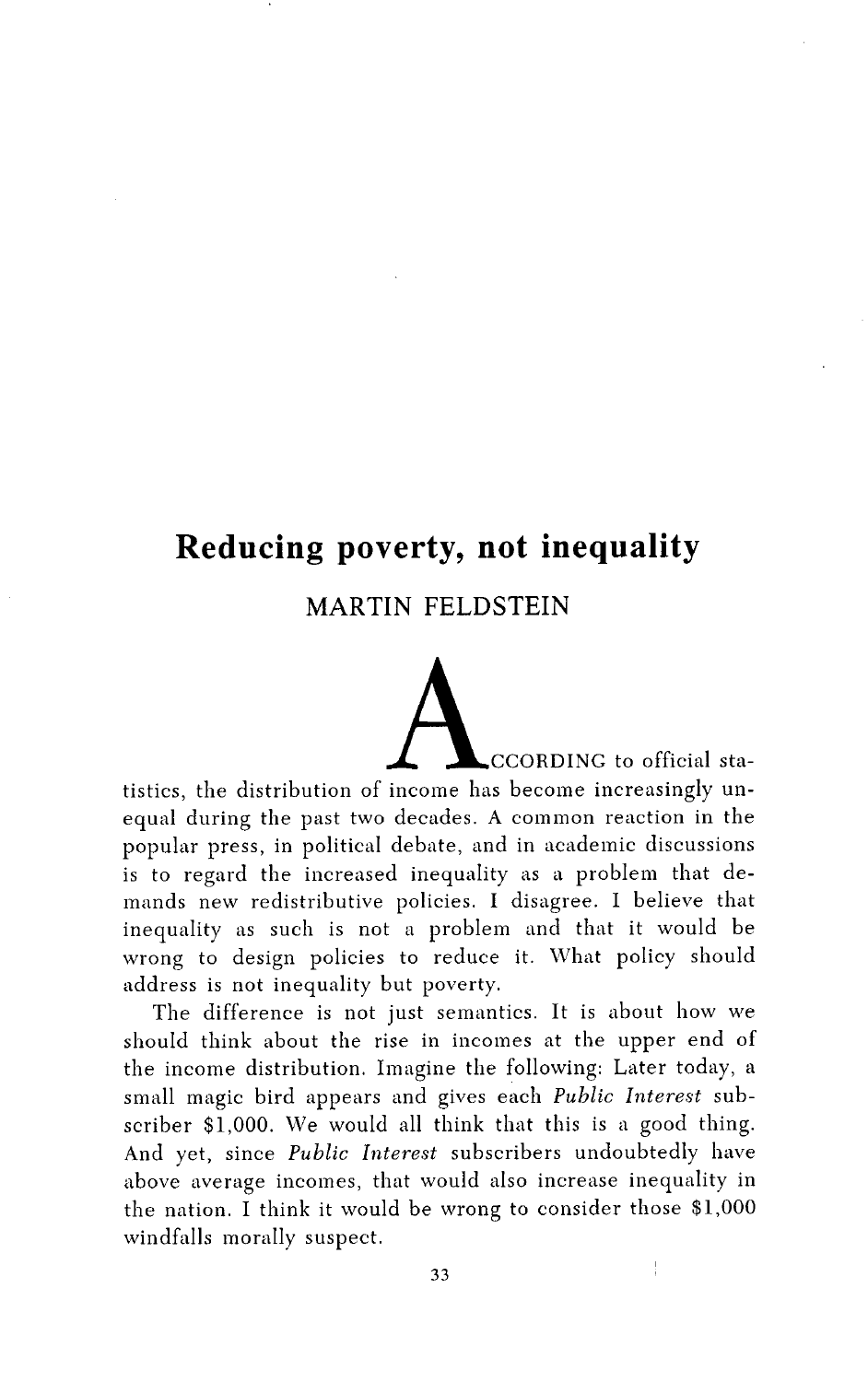#### **Pare**t**o principle vs.** G**ini co**e**fficient**

**When p**r**ofe**ss**iona**l **eco**n**omi**sts t**hin**k **abou**t **economi**c **policie**s**,** t**hey gene**r**a**l**ly** st**a**rt **wi**t**h** t**he p**r**inciple** t**ha**t a **change i**s **good if i**t m**a**k**e**s s**o**m**eone be**tt**e**r **o**ff **wi**t**hou**t m**a**k**ing anyo**n**e el**s**e wo**r**se o**ff**. Tha**t **idea,** first s**ugge**st**ed by** t**he I**t**alian econo**m**i**st **Vi**lfr**edo Pa**r**e**t**o, i**s r**e**f**e**rr**ed** t**o a**s t**he Pa**r**e**t**o p**r**incip**l**e. I** f**ind i**t **ha**r**d** t**o** s**ee l**\_**ow one could di**s**ag**r**ee wi**t**h** s**uch a p**r**inciple, which i**s w**hy i**t **i**s t**he** w**idely accep**t**ed** f**oun**d**a**t**ion** f**o**r th**e e**v**a**l**ua**t**ion o**f **econo**m**ic policies.**

**No**t **all po**l**icie**s **can be e**v**a**l**ua**t**e**d **in** r**efe**r**en**c**e** t**o** t**he Pa**r**e**t**o p**r**inciple. The**r**e are po**l**icie**s t**ha**t **ma**k**e** s**o**m**e peop**l**e be**tt**e**r **o**ff **while** m**a**k**ing o**t**he**rs **wo**rs**e o**ff**. The de**s**i**r**abili**t**y o**f s**uch a po**l**icy depend**s **on how** m**u**c**h** t**he gaine**rs **gain, how** m**uch** th**e lo**s**e**rs l**ose, and** t**he ini**t**ial inco**m**e and ci**rcumst**ance**s **o**f th**e in**d**i**v**i**d**u**als involved. But th**a**t difficu**l**t ev**a**lu**a**tion is not my concern here. I **am** interested only in evaluatin**g** chan**g**es that increase the incomes of hi**g**h-income individuals without decreasing the incomes of others. Such a chan**g**e clearl**y** satis**fi**es the common-sense P**a**reto principle: It is g**o**od because it makes some people better off without makin**g a**n**y**one els*e* worse off. I think such **a** chan**g**e should be re**g**arded **a**s **g**ood even thou**g**h it increases inequalit**y**.

Not ever**y**one will **agr**ee with me. Some see inequalit**y** as so intoler**a**ble th**a**t the**y** re**g**ard increasin**g** the income of the wealth**y** as a "bad thin**g**," even if that incre**a**s**e**d income does not come at an**y**one else's expense. Such an individu**a**l, whom I would d**e**scribe as **a** "spiteful e**g**alitarian," might tr**y** to reconcile this with the Pareto p**r**inciple b**y** sa**y**in**g**, "It makes me **w**orse off to see the rich **g**ettin**g** richer. So if a rich m**a**n gets \$1,000, he is better off and I **a**m worse off. I don't have fewer materi**a**l goods, but I have the extra pain of living in a more unequal wo**r**ld." I reject **s**uch arguments and stick to the basic interp**r**etation of the Pareto principle that if the material wellbein**g** of some individuals increases with no decrease in the material well-bein**g** of others, that is a **g**ood thin**g** even if it implies an inc**r**ease in mea**s**ured inequ**a**lit**y**.

I would n**o**te that one c**a**n reject spiteful egalitarianism and still favor redistributive policies and tax progressivit**y**. Such redist**r**ibutive policies reflect an assumption that the social value of increment**a**l income (in economic terminolog**y**, the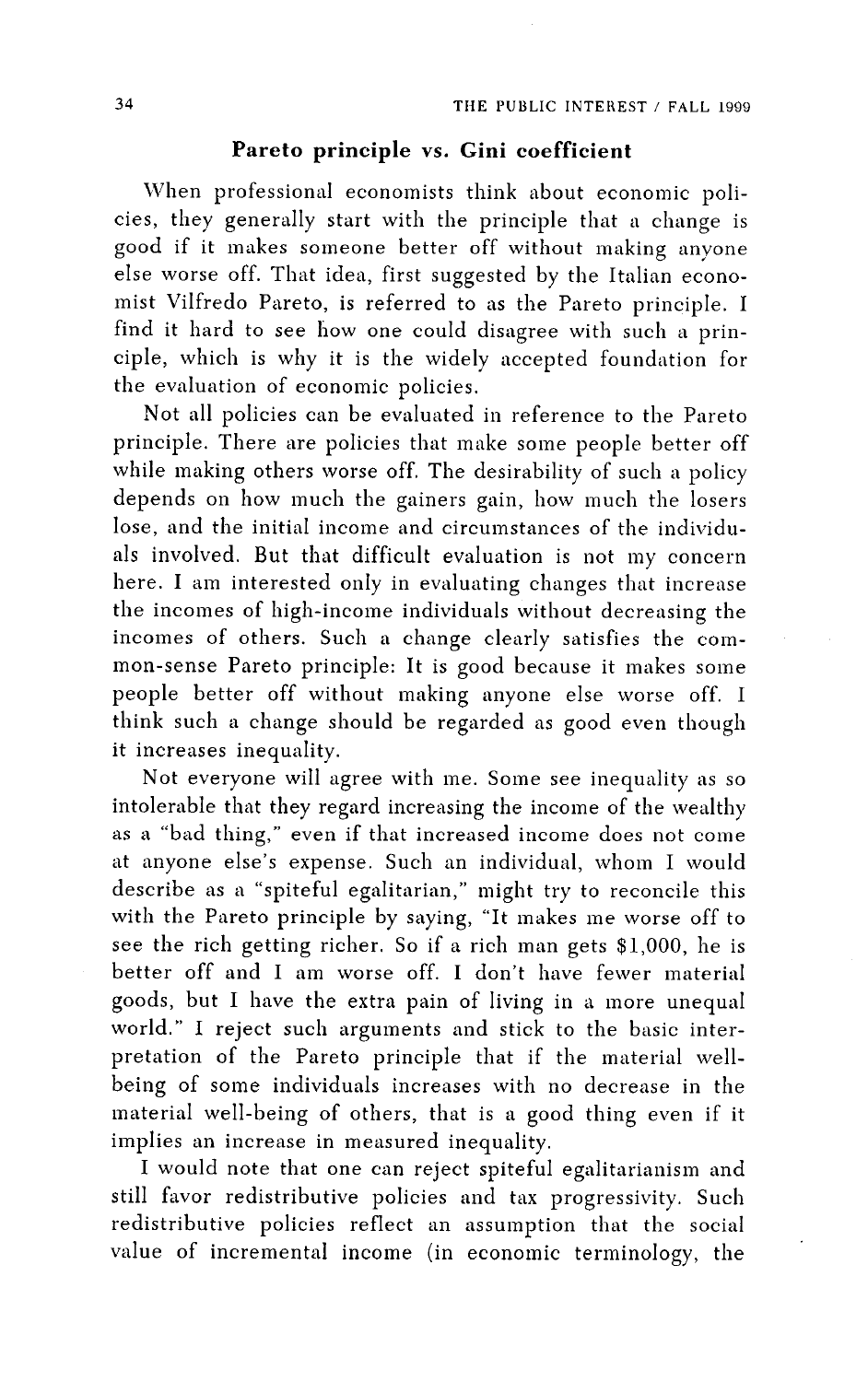social marginal utility of income) declines as income risesi.e., that an extra \$100 of income means less to a millionaire than to someone whose income is \$10,000. Of course, many economists reject such comparisons on the grounds that there is no way to compare how much pleasure two different individuals get from money or from the goods that money buys. But analyses that conclude that all increases in inequality are bad imply something much stronger: that the social value of incremental income to a rich person is actually negative.

More formally, economists and other policy analysts often use the "Gini Coefficient" as a measure of income inequality.<sup>1</sup> The Gini Coefficient measures the concentration of incomes in the nation, with a higher Gini Coefficient *v*alue implying more concentration. A feature of the Gini Coefficient is that an increase in the incomes of the rich with no change in the incomes of others will raise the Gini Coefficient. The common procedure of regarding a higher Gini coefficient as a deterioration of the national condition is equivalent to treating the social marginal utility of high incomes as negative-i.e., that something bad has occurred when the well to do become better off.

In rejecting the criticism of inequality *per se,* and in asserting that higher incomes of the well off are a good thing, I am not referring to the functional arguments that some have offered in defense of inequality. Such analysts argue that an unequal distribution of income may contribute to general economic growth*,* and therefore to the poor's standard of living*,* by increasing the national saving rate. Alternatively, they contend that inequality is a reflection of Schumpeterian innovation*,* which eventually helps most, if not all, individuals in the economy. I am also not defending high incomes because the affluent support charitable causes or "high culture." All of this may be true, and even convincing to someone who doesn't care about the well-being of the wealthy or who gives negative weight to their increased well-being. But I am not relying on such arguments here, because I want to stress that there is nothing wrong with an increase in the well-being of the wealthy

i See, for *e*xample, the papers discussed at the Federal Reserve c**o**nference, "Income Inquality: Issues and Policy Options" (Federal Reserve Bank of Kansas City, 1998), at which an earlier version of the current essay was presented.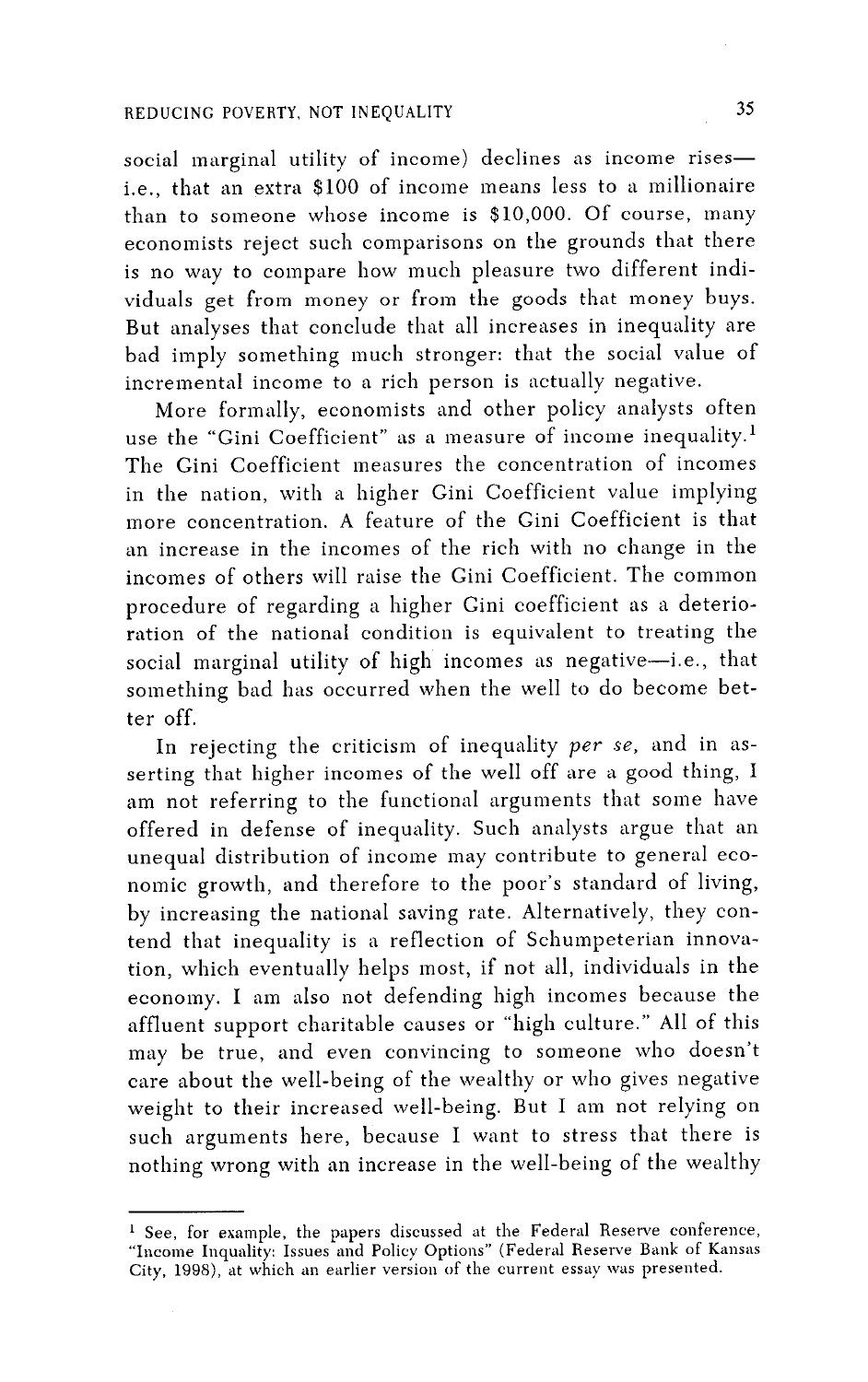or with an increase in inequality that results from a rise in high incomes.

## The ri**c**h get ri**c**her

There has been a relatively greater increase in higher incomes in recent years in the United States and in some other countries. Some part of the rise in top incomes reflects the fact that the cut in top marginal tax rates in 1986 caused high-income taxpayers to shift the form of their compensation to taxable cash from fringe benefits and other unobservable forms of compensation. But there have also been real increases in the pretax incomes at the top. It is important to understand why.

The increase in higher incomes has been the result of four principal factors. First, there are now more individuals with advanced education and enhanced marketable skills, and market forces reward these high skills relatively more than they did in the past. Thus individuals have a strong incentive to acquire these skills and to select occupations in which such skills are rewarded. Second, entrepreneurial activities are on the rise. The creation and growth of new businesses has been an important source of the larger number of individuals with high incomes and significant wealth.

Third, high-wage individuals work increasingly long hours. We all know about investment bankers, lawyers, and other highly paid professionals who are now working 70 or more hours a week, twice the weekly hours of a typical employee. Dora Costa, an economic historian at MIT, has recently reported that this observation is part of a more general trend toward longer working hours for higher paid employees, a reversal of the earlier tendency of those with lower wages to work longer hours. The result: measured inequality has increased.

Finally, declines in the cost of capital, reflecting an improved fiscal outlook and perhaps a decrease in perceived financial risk as a result of lower inflation, translate into higher stock and bond prices, an additional source of increased wealth for those with higher incomes. Each of these four sources of higher incomes for those at the upper end of the distribution is, I would argue, a good thing in itself. They add to the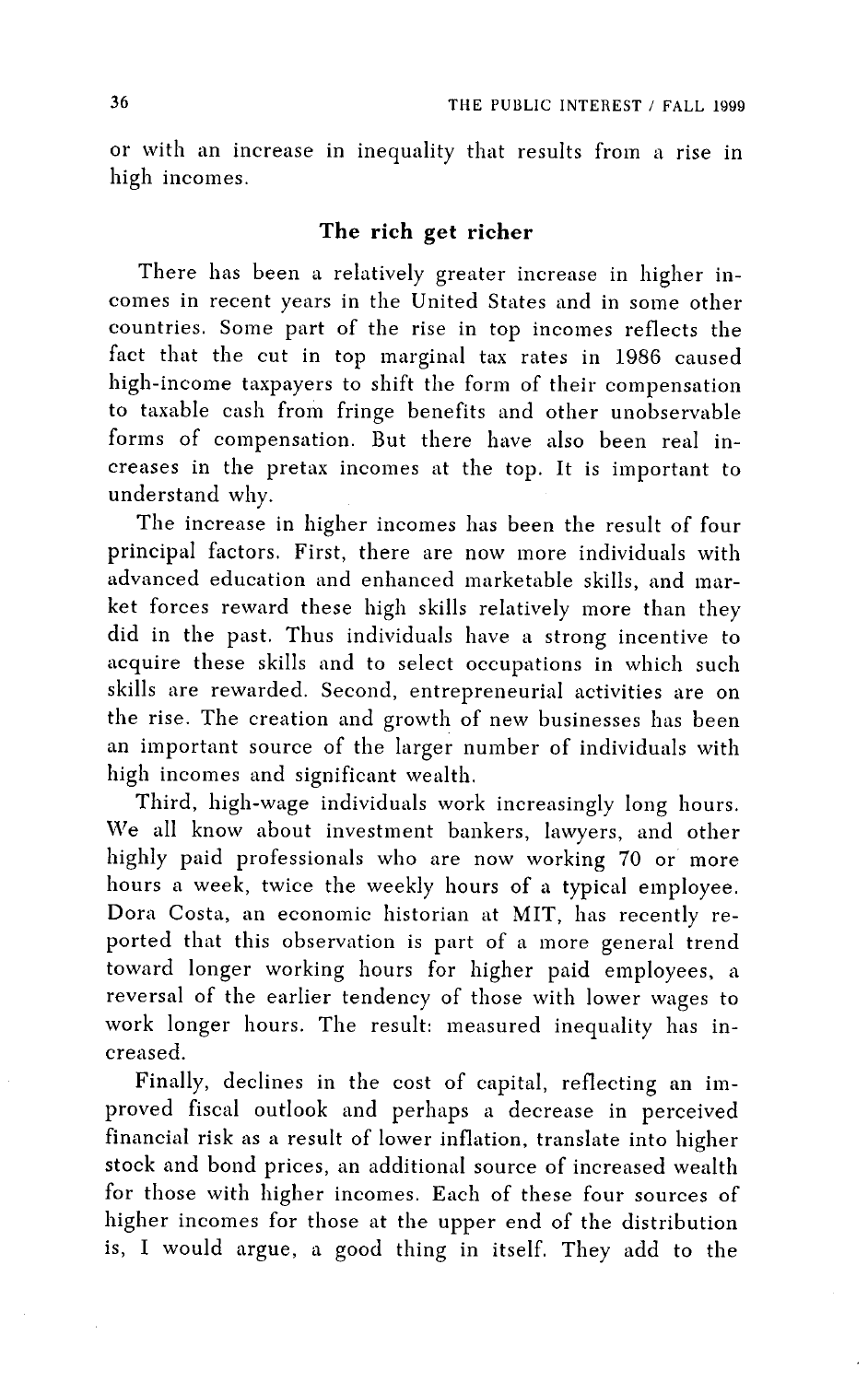income or wealth of those individuals without reducing the incomes and wealth of others.

# M**i**smeasur**i**ng poverty

The real problem on which national policy should focus then is not inequality but poverty. I have in mind the incomes of those in the bottom decile or quintile of the income distribution. After discussing the problems of measuring poverty, I will consider three possible sources of poverty-unemployment, a lack of earnings ability, and individual choice-and what can be done about them.

Of course, measuring the incomes of the lowest income group is not a simple task. Cash income overestimates the number of the poor. A broader measure that includes in-kind benefits like health care and housing suggests much less povert*y*. There is also a problem in classifying someone as poor if his income is only temporarily low.

More generally*,* sociologists who have actually studied the poor directly and spoken with them about their living conditions (a research method that economists use too little) have been puzzled by how the poor could live on so little income. Those who have gained the confidence of the poor discover the answer: the underground economy. The true incomes of many of those with very low measured incomes are actually higher than the data indicate. Such individuals do not report their total income since doing so might reduce their eligibility for cash and in-kind transfers.

This is a major problem for studies of the incomes of the poor. Careful studies of income distribution are most reliable when they look at the wage distribution of the middle classes, an unfortunate fact since the most interesting questions are about the very poor and the very rich, for whom data are simply not very good.

A separate issue that plagues attempts to measure trends in poverty and in income levels more generally is the difficulty of measuring changes in the cost of living. A growing body of research suggests that the consumer price index (CPI) and related official measures overstate the rise in the true cost of living and, therefore*,* understate the rise in real personal incomes. Even if the bias in the CPI is as little as 1 percent a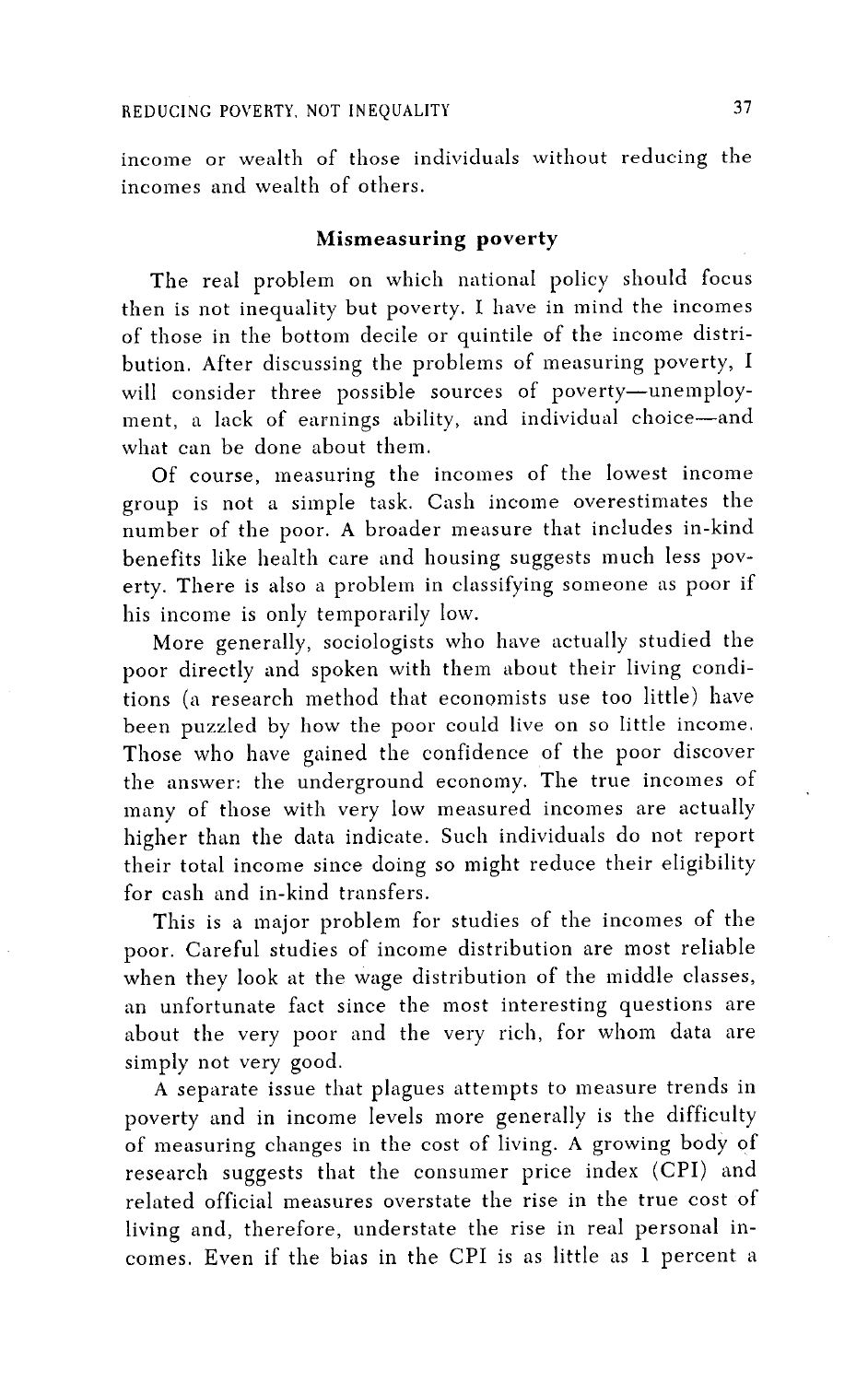year, the cumulative effect over two decades is to understate the growth of real incomes by more than 20 percent.

These measurement difficulties should make us cautious about attempting to assess changes in the extent of pover over time. Nevertheless, poverty today is a real and seriou problem in the United States and other countries. I will thus consider three sources of poverty and the policies that might be directed to counter them.

# Unemploym*e*nt and poverty

There exists a small, but serious, amount of very long-term unemployment in the United States that creates poverty and hardship. Its extent goes beyond the measured amount of longterm unemployment since most individuals who have been out of work for considerable periods of time in the United States are classified as "not in the labor force" rather than unemployed. But, although this long-term nonemployment is a problem and a source of poverty*,* it is not a cyclical problem that is amenable to expansionary monetary or fiscal policy.

Current long-term unemployment is very different from the unemployment of the Great Depression when a large fraction of the labor force was unemployed and out of work for a year or longer. The current long-term unemployment is also very different from the cyclical unemployment that we see now in the United States. Most cyclical unemployment spells are short, ending in less than 10 weeks. During such spells of unemployment, the decline in consumption is very small. Unemployment insurance generally replaces more than half of the lost net income of those who receive benefits*,* and the earnings of second earners in the household of the unemployed help to stabilize total household income. While the unemployed may not have access to formal lines of credit, they are often able to defer payments during part or all of their unempl**o**yment spells.

The situation is, of course*,* different in Europe where unemployment rates tend to rise during recessions but not to fall during a recovery. Cyclical unemployment there becomes long-term unemployment because of the adverse incentives in the European system of unemployment benefits and welfare payments.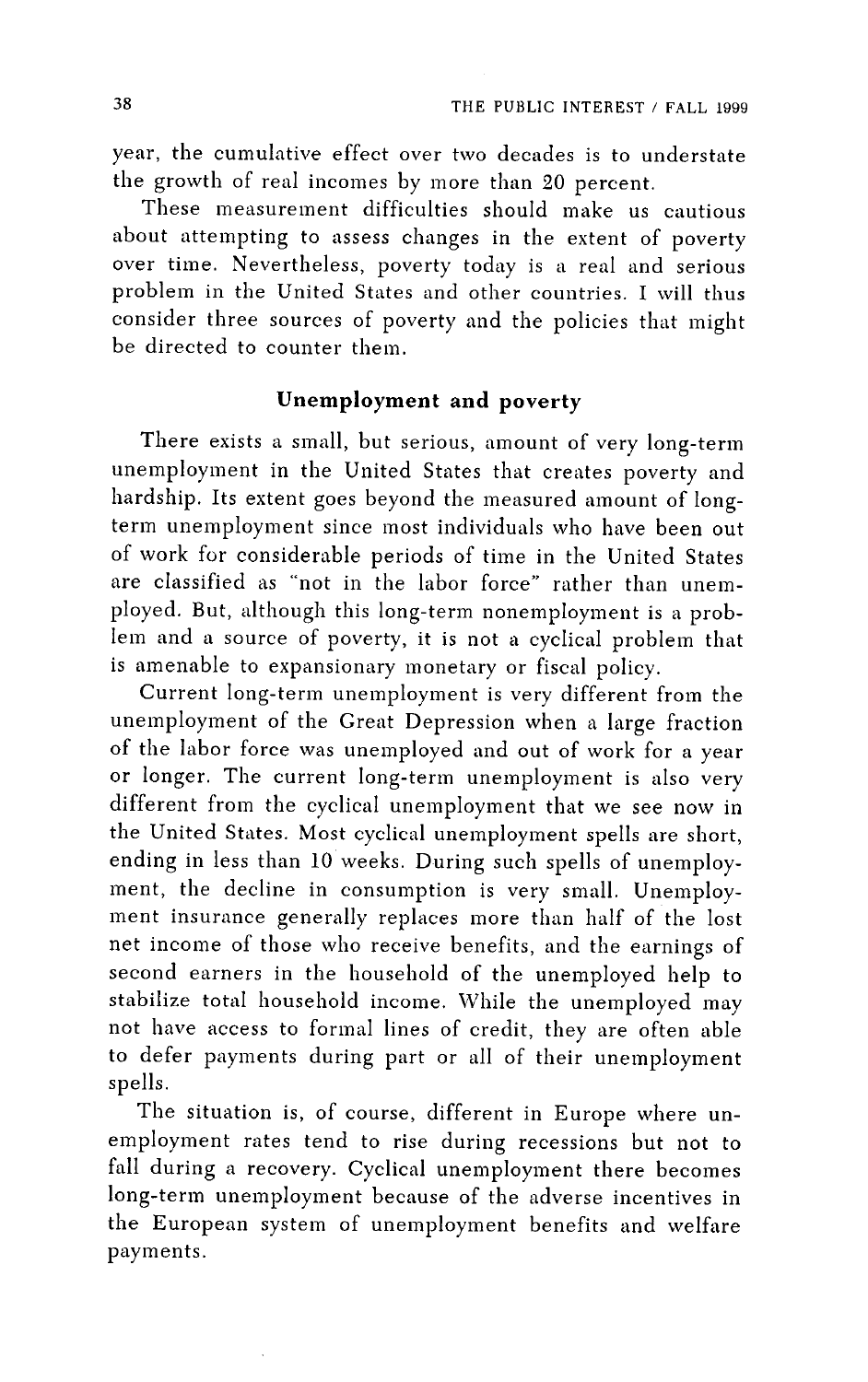# REDUCING POVERTY, NOT INEQUALITY 39

Reform of the American unemployment system in the 1980s led to a decline in the rate of unemployment. *O*ne important aspect of those reforms was subjecting unemployment benefits to the personal income tax, a reform that obviously did not affect the poor (who do not pay income tax). However*,* this measure did reduce the very high replacement rates that previously made it possible for some individuals in higher-income households to have more net income by being unemployed than by working.

# Lack of earning ability

The most commonly recognized reason for poverty in the United States is the inability of poor individuals to earn more than a very low hourly wage. This low earnings ability is often attributed to inadequate schooling or training.

It is clear that inadequate schooling can limit an individual's earning ability and that the obvious remedy is more or better schooling. Many economists and educators who are studying how to improve our educational system have concluded that decentralization and competition are essential. Research by Larry Katz and Claudia Goldin of Harvard shows that the historic spread of high-school education and vocational education in the United States reflected decisions of local governments rather than the actions of the states or federal government. Research by Car**o**line Hoxby and others shows that the qualit*y* of local public education today improves (as measured by graduation rates, continued education, post-school wages, etc.) where competition flourishes due to a larger number of school districts or a greater availability of nonpublic (typically parochial) education. The importance of competition has increased interest in vouchers to promote individual choice.

A second reason for low earnings ability is inadequate training. Experience suggests that on-the-job training is best. The German system of formalized apprenticeships appears to allow Germany to escape the high youth-unemployment rates that plague much of Europe; the system may also reduce poverty in later years. In the United States, in contrast, minimumwage legislation limits the ability of individuals with low skills, low education, and low ability to obtain on-the-job training. Although someone who comes to a job with good ability and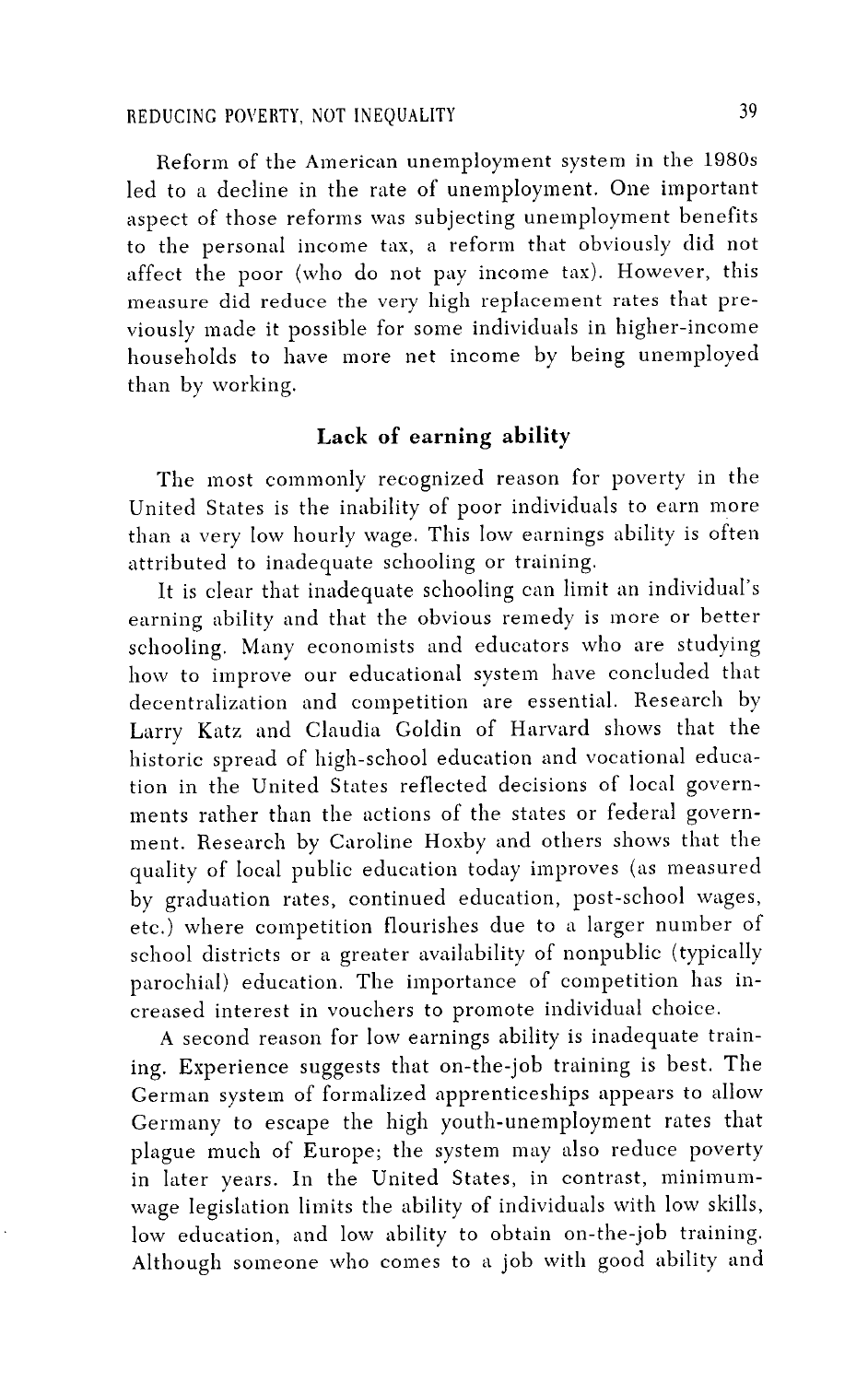skills can both earn the minimum wage or m**o**re and als**o o**btain additional skills thr**o**ugh **o**n-the-job training, an employer cann**o**t afford to pay the minimum wage and provide training t**o** th**o**se with the lowest skills.

The evidence **o**n g**o**vernment-sp**o**nsored training pr**o**grams f**o**r the middle-aged unempl**o**yed is very dis*c*ouraging. F**o**r women, participati**o**n in training pr**o**grams raises employment and wages by m**o**re than the c**o**st **o**f the training, but the impact **o**n empl**o**yment and poverty for the trainees is very small. F**o**r men, the results are even worse: The gains from training are less than the c**o**sts.

The problem of l**o**w human capital a*s* a s**o**urce of poverty is not just a matter of scho**o**ling and training but als**o** l**o**w cognitive ability. As I read the evidence, while variati**o**ns in cognitive ability (IQ) cl**o**se to the mean score do not have much impact **o**n individuals*'* wage rates, individuals with extremely l**o**w levels of c**o**gnitive ability (IQ levels bel**o**w 8**0**) have a very hard time earning a decent wage rate. This is n**o**t a fashi**o**nable view. Americans like to think that all men and w**o**men are quite literally created equal and that educati**o**n can therefore s**o**lve the pr**o**blem **o**f l**o**w human capital and low earnings. Unf**o**rtunately, however, very l**o**w cognitive ability is likely t**o** be a seri**o**u*s* cause of p**o**verty that cann**o**t be remedied by education and training. *O*nly when this i*s* a*c*cepted will **i**t be possible t**o** develop appr**o**priate new policies.

Finally, there are th**o**se for wh**o**m l**o**w earnings ability reflects pathologically dysfunctional life styles-drug abuse, alcoholism, and mental illness. P**o**licies that deal with these specific problems, if they are successful*,* will d**o** much t**o** reduce human suffering as well as t**o** alleviate p**o**verty.

### **T**he **rol**e **o**f **i**nd**i**v**i**d**u**al **c**h**oic**e

Not all poverty can be attributed t**o** involuntary unempl**o**yment or to the lack **o**f earning ability. Individual choice*s*, rational **o**r irrational, can lead to p**o**verty. S**o**me individuals who are in p**o**verty may be making c**o**nsidered choices. F**o**r example, *s***o**me individuals may choose leisure (n**o**t working or w**o**rking very little) over cash inc**o**me even though this leaves them po**o**rer than they **o**therwise w**o**uld be. Ch**oo***s*ing n**o**t to work may be an increasingly imp**o**rtant s**o**urce **o**f p**o**verty. Over